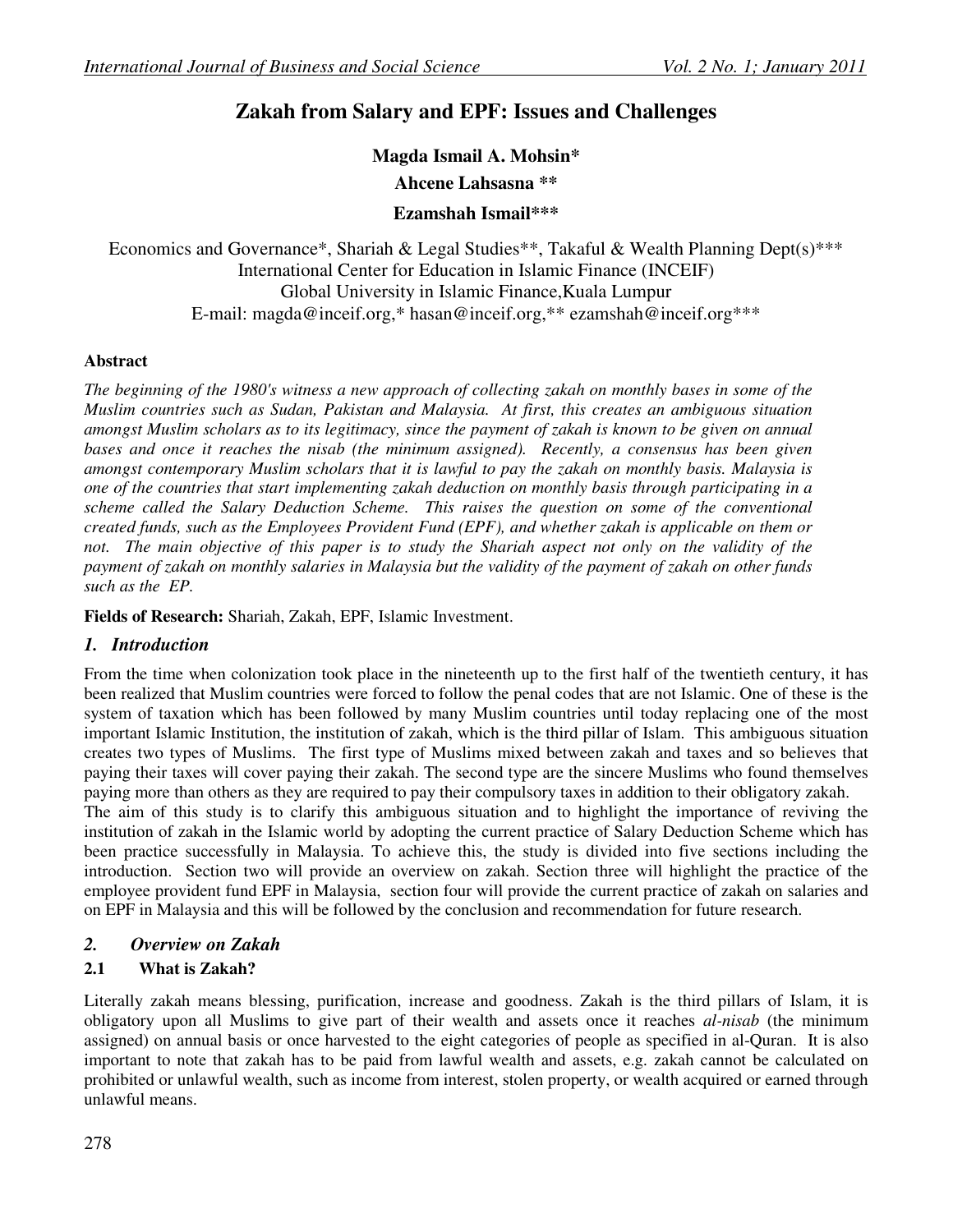### **2.2 Economic Objective of Zakah**

Zakah has many objectives which have been highlighted in both the Quran and the Hadith. For example from the Quran, its main objective is to purify and to bless Muslim's wealth and soul. And from the hadith its objective is to take a portion of money from the rich to be given to the poor.

From these two objectives it is clear that its economic objective is to improve the condition of the receivers of zakah this year to be givers of zakah the following years. Hence, only then in this case zakah can play its role in purifying and blessing not only the rich's wealth and soul from selfishness and greediness but the souls of the eight recipients of zakah, as highlighted below, from hatred, jealousy and laziness resulting in faster economic growth and a cooperative Muslim societies that can alleviate poverty easily from their societies.

### **2.3 Administration of Zakah**

For the institution of zakah to achieve the above mentioned economic objective, zakah must be collected and distributed by the state as has been mentioned in many Quranic verses and in the Sunnah:

خُدْ مِنْ أَمْوَالِهِمْ صَدَقَةً تُطْهِّرُ هُمْ وَتُزَكِّيهِمْ بِهَا وَصَلٍّ عَلَيْهِمْ إِنَّ صَلَّاتَكَ سَكَنٌ لَهُمْ وَاللَّهُ سَمِيعٌ عَلِيمٌ

*Of their goods (wealth), take alms, that so thou mightest purify and sanctify them; and pray on their behalf. Verily thy prayers are a source of security for them: And Allah is One Who heareth and knoweth.* (Surah Al-Taubah, 9: 103)

During the time of the Prophet (pbuh) the collection and the distribution of zakah was directly under the state. This was followed by the first caliph Abu Bakr al-Siddiq (ra 'a) who highlighted that he will fight against those who differentiate between prayers and given their zakah.<sup>1</sup> The same was practice by all the other caliphas placing it in *Baitulmaal* which is directly managed by the state.

Moreover, it is also the responsibility of the state to distribute zakah to the eight categories of people as mentioned in the following Quranic verse.

إِنَّمَا الْصَّدَقَاتُ لِلْفُقَرَاءِ وَالْمَسَاكِينِ وَالْعَامِلِينَ عَلَيْهَا وَالْمُؤَلَّفَةِ فُلُوبُهُمْ وَفِي الرِّقَابِ وَالْغَارِمِينَ وَفِي سَبِيلِ اللَّهِ وَاِبْنِ السَّبِيلِ فَرِيضَةً مِنَ الْذُهِ وَاللَّهُ عَلِيمٌ حَكِيمٌ

"*Zakat is for the poor, and the needy and those who are employed to administer and collect it,*  and the new converts, and for those who are in bondage, and in debt and service of the cause of *Allah, and for the wayfarers, a duty ordained by Allah, and Allah is the All-Knowing, the Wise*". (Sura Al-Tauba, 9:60)

In this case zakah is totally different from the conventional tax which had been imposed in almost all Muslim countries during colonization and which continued up to the present time.

### **2.4 Reasons for the State to Administer Zakah:**

<u>.</u>

Since zakah is a compulsory due and not a charity it has to be administered by the state as came in the Quran and the Sunnah. The main reasons for the state to administer zakah can be summarized as follows<sup>2</sup>; some Muslim may have no concern in paying their obligation if it left to them so in this case the right of the eight recipients of zakah will be lost resulting in an unjust society. Moreover, receiving zakah directly from the state and not from the rich will preserve the dignity of the recipients from direct humiliation. In addition, collection and distribution of zakah by the state gives the state the responsibility to collect zakah from all affordable people and distributes it in a just and even way to the eight categories of recipients mentioned above.

<sup>1</sup> Abu Hurairah's narration that, "When the Messenger of Allah (pbuh) deceased and Abu Bakr was appointed as the Caliph for the Muslim during that time, some Arab tribes became apostates and refused to pay the zakah. In this case abu Bakr (ra 'a) said, 'By Allah, I would definitely fight against those who make a difference between Prayer and Zakah, for it is the obligation upon the rich. By Allah, I would fight against them even if they withheld a cord (used for hobbling the feet of a camel) which they used to give to Allah's Messenger (pbuh) (as Zakah).'

<sup>2</sup> Yusuf al Qardawi "*Fiqh al Zakah:* A comparative study of *zakah*, regulations and philosophy in the light of Qur'an and *Sunnah",* trans by Monzer Kahf *.* Scientific publishing centre King Abdulaziz University Jeddah, Saudi Arabia, Vol. II , p 113.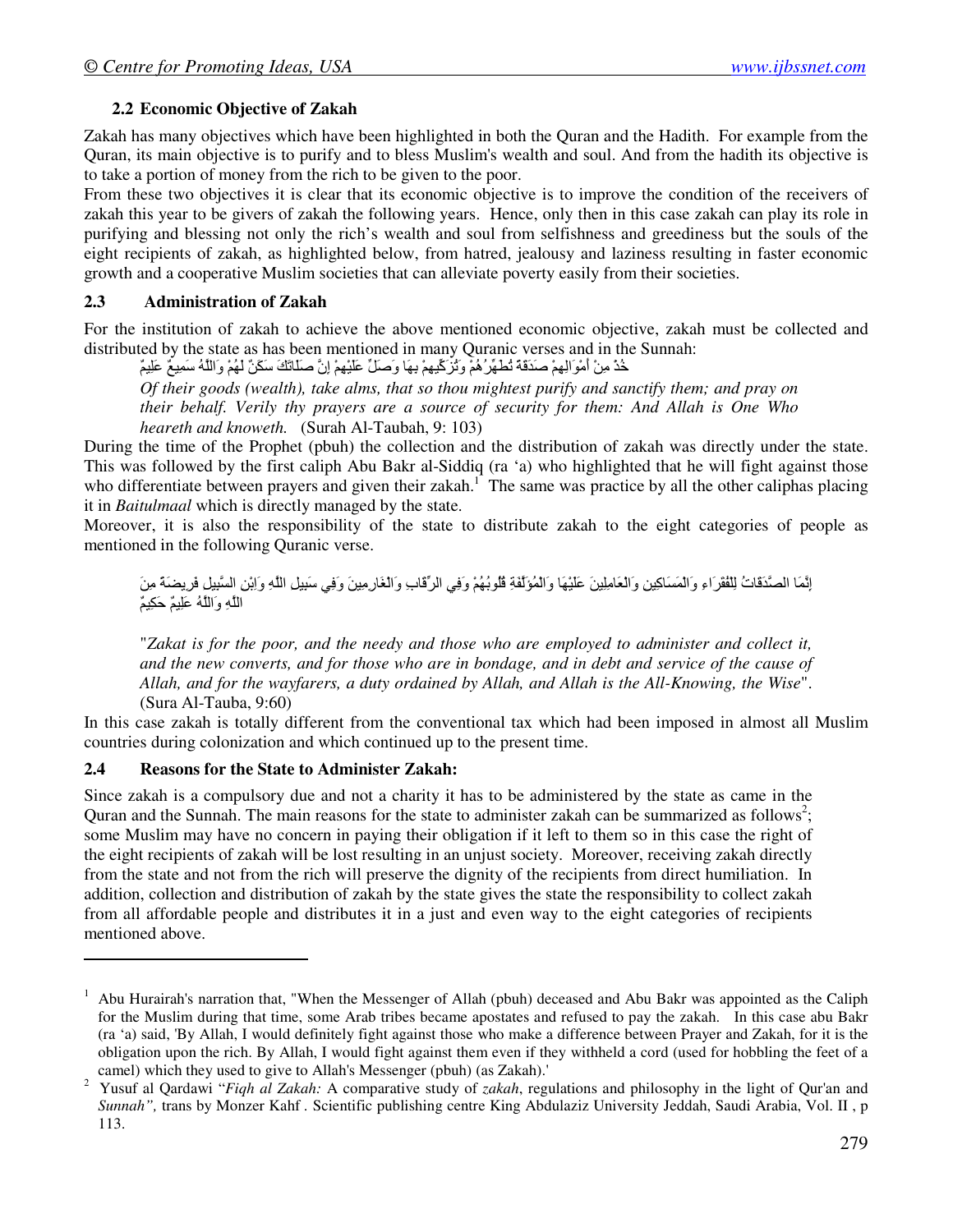### **2.5 Conditions of Paying Zakat from Income:**

It is well understood in shariah (Islamic law) that zakatable wealth includes livestock, gold, silver currency and jewelry, commercial assets, agriculture, honey and animal products, mining and fishing, rented buildings, plants, and fixed capital.<sup>3</sup> However, nowadays, income in terms of salaries, wages, profit and professional incomes become the most important source of living for the majority of Muslim population. This raises three questions; is the current salary, which is the most important source of income in Muslim countries subject to zakah? Can zakah be given on monthly basis? Is EPF subject to Zakah? To answer those questions let us first highlight the important conditions that must be observed while imposing zakat on income in general and zakah on salaries in particular:

# **2.5.1 Full Possession:**

Every Muslim who is of a certain age and has full and legal ownership of an enough assets is required to pay zakah.

# **2.5.2. Fulfilling One's Basic Needs:**

Fulfilling the basic needs is very important requirement before imposing zakat on income. The person who reaches the *nisab* but still does not fulfill his basic need is not subject to pay zakat.

# **2.5.3 Fulfilling the** *Nisab* **(Minimum Amount Liable to Zakah):**

There is a consensus among Muslim scholars that zakah on income can be calculated as follows; 2.5% from the total annual net income (after the actual basic needs expenses are deducted) which exceed *nisab*. The actual basic needs expenses comprises: food, clothing, accommodation, education, transportation and medical expenses, and the financial obligation such as outstanding debt within the same year only.

# **2.5.4 Completion of** *Haul/* **Lapse of a Full Year:**

Although the completion of *haul* (one year) is one of the conditions for the payment of zakah,<sup>4</sup> some Muslim scholars agreed on the permissibility to advance zakat payment, because the prophet accepted the advance payment of zakat of his uncle al 'Abbas.<sup>5</sup> Moreover, Dr. Yusuf al-Qaradawi in his book Fiqh al-Zakah<sup>6</sup> provided ample evidences which supported the practice of given zakah from salaries during the early days of Islam. Moreover, al-Qaradawi view on the payment of zakah on income whether salaries, wages, professional income, or return on capital invested in other than trade, such as shipping, planes, and hotels, is *zakatable* once received, without the requirement of the lapse of one year.<sup>7</sup>

# **2.5.5 Zakat Calculation on Income:**

For the calculation of zakah on income Muslim scholars agreed that zakah from labor and professions can be calculated at the rate of  $2.5\%$ .<sup>8</sup>

As such three different approaches were given to validate zakat payment on income as follows:

- 1. 2.5% from the total annual gross income which exceed *nisab*.
	- Example: RM 34,800 x 2.5% = RM 870.00
- 2. 2.5% from the total annual net income (after the allowable basic needs expenses deduction) which exceed *nisab*.
- 3. 2.5% from the total annual net income (after the actual basic needs expenses deduction) which exceed *nisab*. The actual basic needs expenses comprises: food, clothing, accommodation, education, transportation and medical expenses.

-

 $3$  Ibid, Vol. I, p 52.

<sup>4</sup> Zakah is only payable on assets that have been held for at least one year i.e. 1 year Hijri = 354.5 days, 1 year Solar = 365.25 days) http://www.islamic-world.net/economics/zakah.htm (access on July 2010).

<sup>5</sup> For more detail see Yusuf al Qardawi *Fiqh al Zakah* Vol I, pp 250-270

 $<sup>6</sup>$  Ibid, p 252-258</sup>

 $<sup>7</sup>$  Ibid, p 259.</sup>

<sup>8</sup> For more detail see Yusuf al Qardawi *Fiqh al Zakah* Vol II, p269.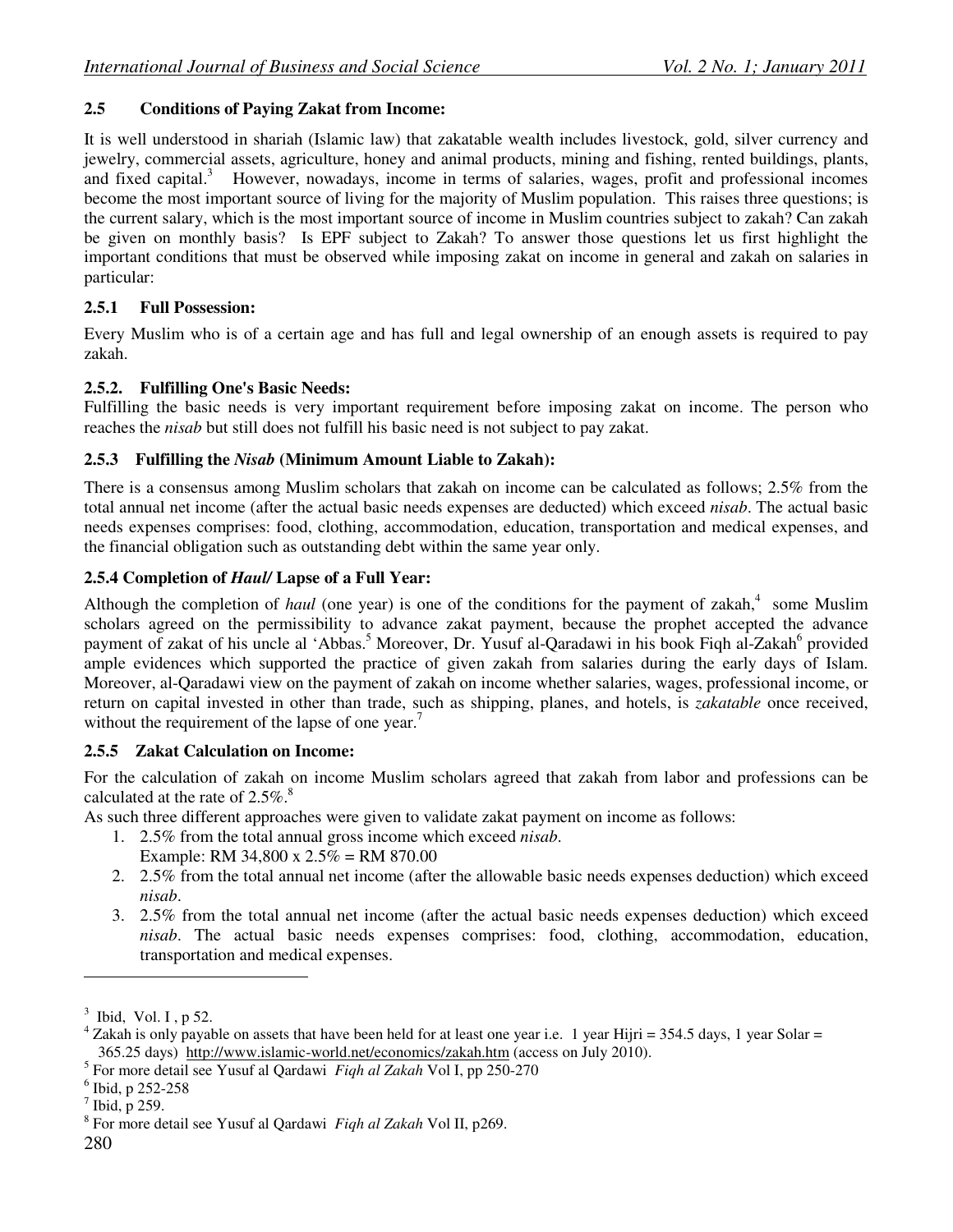#### **4. Ovewview on the Employees Provident Fund EPF**

The Employees Provident Fund (EPF) is a social security institution formed according to the Laws of Malaysia, Employees Provident Fund Act 1991 (Act 452) which provides retirement benefits for members through management of their savings in an efficient and reliable manner.<sup>9</sup> It also provides other supplementary benefits such as pre-retirement at the age of 50 years to utilize 30% of their savings for house ownership, medical expenses, education for children and investment option schemes leaving the other 70% to be given once they reach the age of 55 years.<sup>10</sup>For the purpose of this study we would concentrate only on people who continued with EPF until their retirements or pre-retirement,<sup>11</sup> excluding those who joined the government service and chosen the Government Pension Scheme.

#### **3.1 Mandatory Contribution**

The EPF members are the Private and the Non-Pensionable Public Sector employees.<sup>12</sup> All employees in Malaysia who have reached the age of 16 and employed under a contract of service must contribute to the EPF. Usually the employer will contribute a proportion of the employee's wages and the employee contributes another proportion of his/her monthly wages towards the employee's account.<sup>13</sup>

| Year              | <b>Employee</b> $(\%)$ | <b>Employer</b> $(\%)$ | Total $(\% )$ |
|-------------------|------------------------|------------------------|---------------|
| 1952-Jun1975      | 5                      | 5                      | 10            |
| Jul 1975-Nov1980  | 6                      |                        | 13            |
| Dec1980-Dec1992   | 9                      | 11                     | 20            |
| Jan 1993-Dec 1995 | 10                     | 12                     | 22            |
| Jan 1996-Mar 2001 | 11                     | 12                     | 23            |
| Apr 2001-Mar 2002 | 9                      | 12                     | 21            |
| Apr 2002-May 2003 | 11                     | 12                     | 23            |
| Jun 2003-May 2004 | 9                      | 12                     | 21            |
| Jun 2004-Dec 2008 | 11                     | 12                     | 23            |
| Jan 2009-Dec2020  | 8                      | 12                     | 20            |

#### **Table 1: Contribution Rates**

Sources:http://www.kwsp.gov.my/index.php?ch=p2reports&pg=en\_p2reports\_statistic&ac=1015

As realized from the table above the rate of contribution varies from year to year according to the economic situation and according to the government decision.

#### **3.2 Current Investment of EPF**

Currently all collected funds from the contributors of EPF are invested in a number of approved financial instruments in order to generate income. These financial instruments are; Malaysian Government Securities, Money Market Instruments, Loans & Bonds, Equity and Property as highlighted in the table below. The investment returns together with the principal are then paid to members on his/her retirement. These Fund's investments are guided by acts, policies, guidelines and processes in carrying out its investment function.<sup>14</sup>

<u>.</u>

<sup>9</sup> EPF official website, Available at: http://www.kwsp.gov.my/index.php?ch=p2corporateinfo&pg=en\_p2corporateinfo\_geninfo&ac=1856, (Accessed on 13 January 2010).

<sup>&</sup>lt;sup>10</sup> Guide to Employees Provident Fund (Compulsory Savings Scheme) (Malaysia), Available at: http://www.lawyerment.com.my/library/doc/empl/epf/, (Accessed on 19 January 2010).

<sup>&</sup>lt;sup>11</sup> Guide to Employees Provident Fund (Compulsory Savings Scheme) (Malaysia), Available at: http://www.lawyerment.com.my/library/doc/empl/epf/, (Accessed on 19 January 2010).

<sup>&</sup>lt;sup>12</sup> EPF official website, Op cit.

 $\begin{bmatrix} 13 \\ 14 \end{bmatrix}$  Ibid.

Ghaffar, Roslan A. op cit.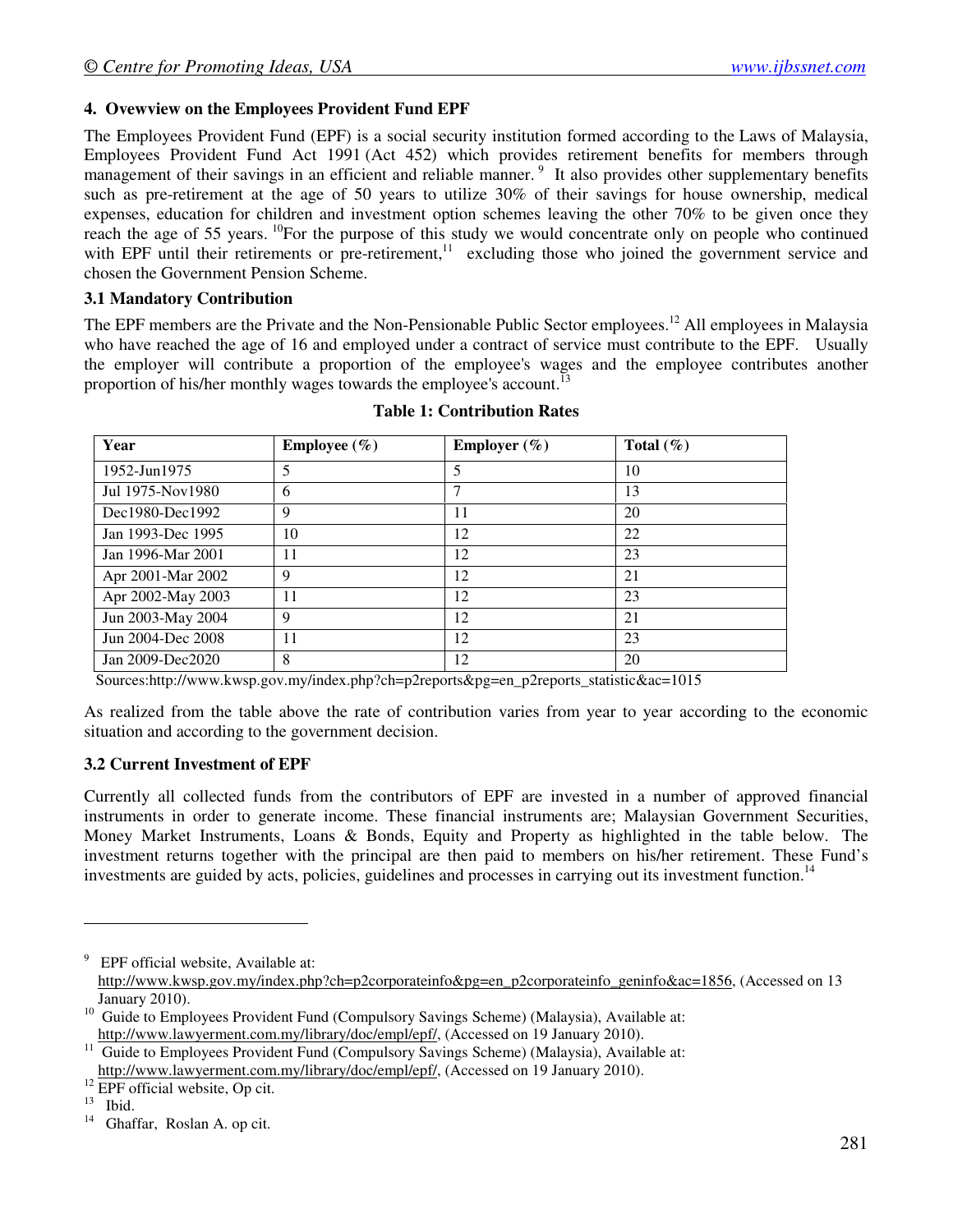|                                        | <b>Strategic</b><br>Asset<br>Allocation $(\% )$ | Variation $(\%)$ |
|----------------------------------------|-------------------------------------------------|------------------|
| <b>Malaysian Government Securities</b> | 25                                              | 15 to 35         |
| Loans and Bonds                        | 25                                              | 15 to 35         |
| <b>Money Market Instruments</b>        | 15                                              | 5 to 25          |
| Equities                               | 20                                              | 10 to 30         |
| Property                               |                                                 | $0$ to $10$      |
| International Investments              | 10                                              | 0 to 20          |

**Table 3: EPF Investment Portfolio** 

Source: Ghaffar, Roslan A. (2005). Implementation of investment guidelines: the experience of the Employees Provident Fund.

Recently, and with the growing demand for Islamic finance Muslims are calling for Islamic investment for their EPF based on Maqasid al-Shariah.<sup>15</sup> This in turn will secure the Muslim's doubt on paying their zakah from their EPF since it is invested lawfully.

#### **3.3 Proposal for Islamic Investment for EPF**

-

With the growing need of Islamic finance it is also important to Islamize the EPF investment portfolio and make it shariah compliant. This can be done by creating an Islamic investment division within the EPF investment structure that looks after the Islamic investment.

#### **3.3.1 Revising the Structure of the Investment Portfolio:**

The investment portfolio of EPF can be structured according to a new strategic asset allocation by creating a dual investment portfolio, whereby the fund collected by EPF is segregated into two different pool of fund conventional and Islamic, and invested in the market accordingly. The management of the pool can be done at the early stage during the opening of the account, whereby EPF grant the choice to the member to select the type of their investment they want (i.e whether conventional investment or Islamic investment). The mentioned choice provided will enable the members to make their choice and participate respectively to the establishment of the fund from an Islamic investment.

| <b>Type Investment</b>                    | <b>Market Space</b>                            | <b>Strategic</b><br>Asset<br><b>Allocation</b><br>$(\%)$ | <b>Variation</b><br>$(\%)$ |
|-------------------------------------------|------------------------------------------------|----------------------------------------------------------|----------------------------|
| Conventional                              | <b>Malaysian Government Securities</b>         |                                                          |                            |
| <b>Islamic</b>                            | <b>Malaysian Government Islamic Securities</b> |                                                          |                            |
| Conventional                              | Loans and Bonds                                |                                                          |                            |
| <b>Islamic</b>                            | <b>Islamic Bonds / Sukuk</b>                   |                                                          |                            |
| Conventional                              | Money Market Instruments                       |                                                          |                            |
| <b>Islamic</b>                            | <b>Islamic Money Market Instruments</b>        |                                                          |                            |
| Conventional                              | Equities                                       |                                                          |                            |
| <b>Islamic</b>                            | <b>Shariah Stock</b>                           |                                                          |                            |
| Conventional                              | Property                                       |                                                          |                            |
| <b>Islamic</b><br><b>Islamic Property</b> |                                                |                                                          |                            |
| Conventional                              | <b>International Investments</b>               |                                                          |                            |
| <b>Islamic</b>                            | <b>International Islamic Investments</b>       |                                                          |                            |

**The dual investment will be according to the following strategic asset allocation:** 

**3.3.2 Proposed Investment Structure:** With the investment structure highlighted in Figure 1, the members of EPF will have the chance to invest their fund through Islamic investment instruments, whereby the EPF establish two different pool of fund through two separated accounts, a conventional account and Islamic account.

<sup>282</sup>  <sup>15</sup> Jaafar Rihan, *Application of Maqasid Shariah in EPF's investment, paper present in INCEIF 11 MARCH 2010*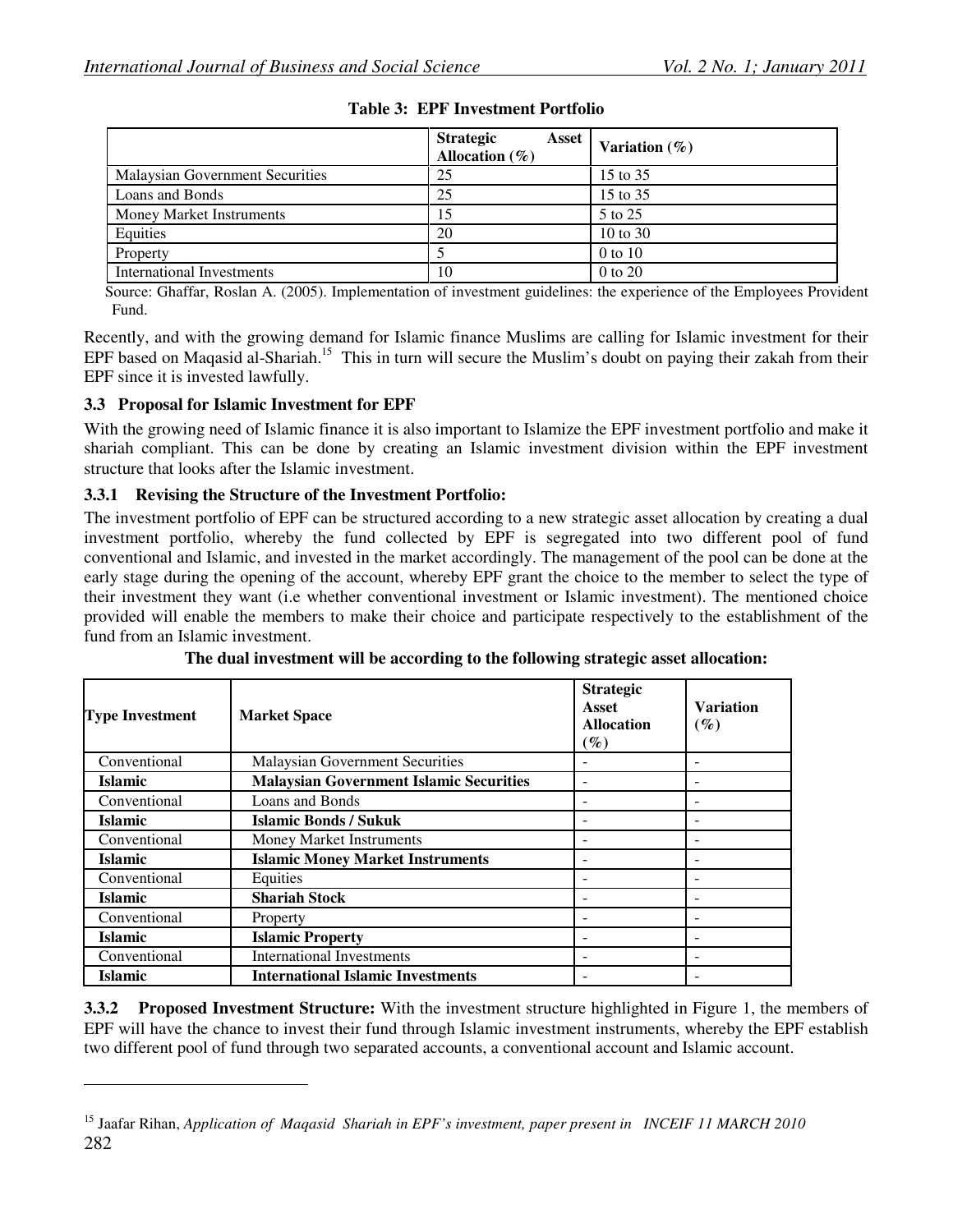Each account will be channel to different pool of fund that will be investment according to the nature of the account. Therefore fund mobilized under the Islamic account will be invested in Shariah compliant products and instruments, which make the return and profit generated permissible and acceptable from Shariah perspective. The list of Shariah compliant instruments that can be used for investment is as follows:

- Malaysian Government Islamic Securities
- Islamic Bonds / Sukuk
- Islamic Money Market Instruments
- Shariah Stock
- Islamic Property
- International Islamic Investments

#### **Figure 1: EPF Investment Portfolio**



In addition to the above list of products, EPF may select other types of Islamic products offer in the market such as Islamic structured products in order to diversify the investment portfolio when it is needed. Shariah governance can be addressed as well when it comes of the Islamic investment, whereby EPF is advised to have a Shariah advisory committee on the matter related to the Investment to ensure Shariah compliance procedure in the investment, and bring confident to the members of EPF and credibility to the investment structure.

#### **3.3.3. Islamic Investment under Shariah Governance Framework:**

The Shariah committees will only advice on the Islamic investment portfolio and monitor the performance of the investment as shown in figure 2; in addition to that they provide advice and guideline to the matter related to the investment of the fund when it is needed the incorporation of Shariah governance structure into the investment structure will ensure the Shariah compliance in the investment.



#### **Figure 2: EPF Investment Portfolio & Shariah Governance Framework**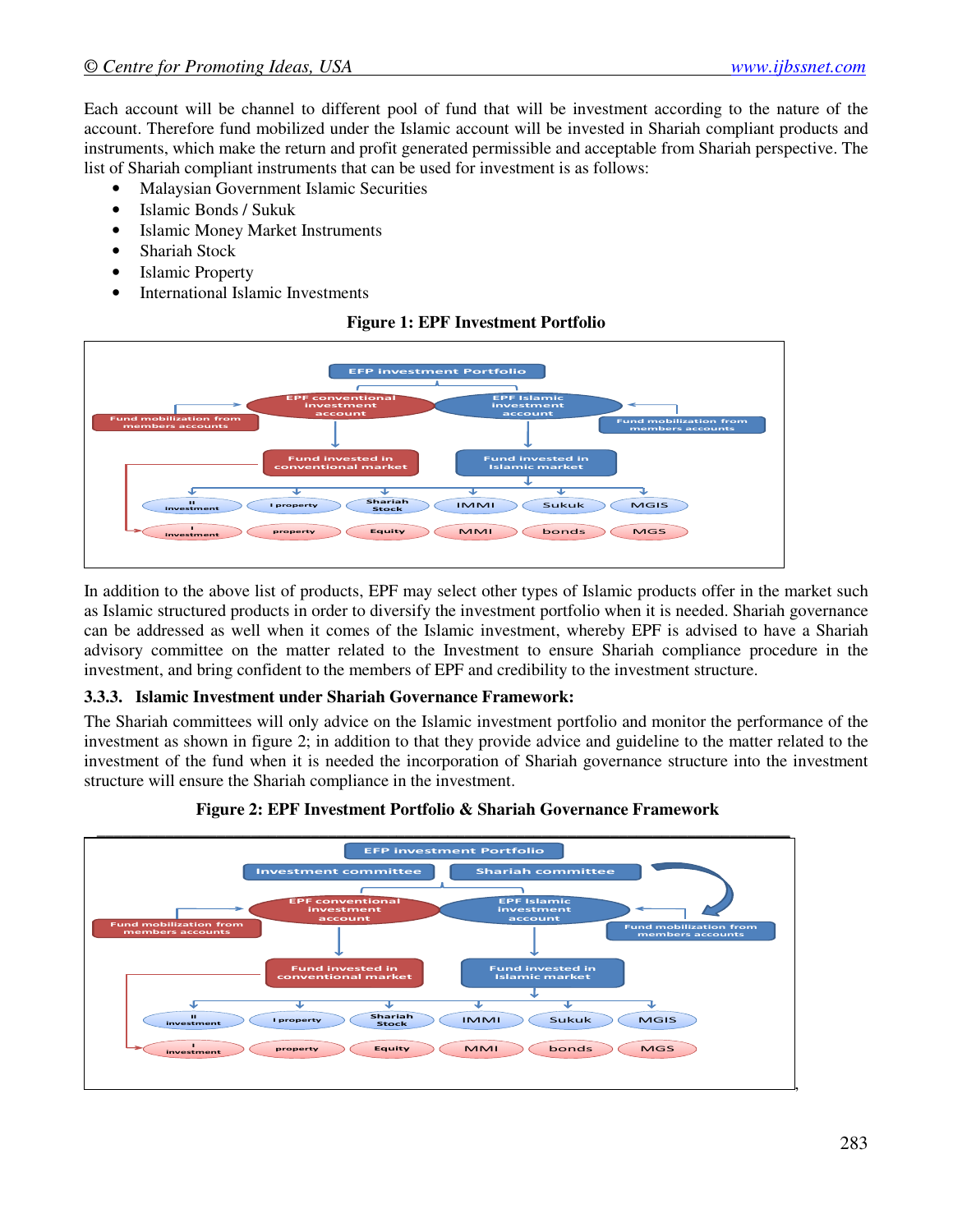# **Current Practice of Zakah on Salaries and on EPF**

As mentioned earlier some Muslim scholars agreed that income, which includes wages, salaries, rents, profits and dividend, is subject to zakah. Recently some Muslim countries enacted laws for the collection of zakah from salaries on compulsory and on voluntary basis, among those countries Sudan and Malaysia.For example in Sudan, the Sudanese Zakah Law of 1986 gives the right to the government to collect zakah on compulsory basis from all wealth including wages, salaries, professional income and other forms of earnings. This law gives also the right to the government to deduct zakah from all salaries on monthly basis from all Muslims working inside Sudan and all Sudanese working outside Sudan. In Malaysia, the Malaysia Tax Law encourages Muslims to pay their zakah on voluntary basis from their salaries and on monthly basis through Tax Rebate as highlighted in the following table. $^{16}$ 

|        | Monthly salary Income tax payment                  | <b>Zakah Payment</b> | <b>Tax-Rebate</b> |
|--------|----------------------------------------------------|----------------------|-------------------|
|        | Considered 1 wife and Considered 1 wife<br>1 child | and 1 child          |                   |
| 2,500  | Nil                                                | 30.42                | --                |
| 3,000  | Nil                                                | 41.92                | $-$               |
| 4,000  | 130                                                | 64.92                | 65.08             |
| 5,000  | 250                                                | 87.92                | 162.08            |
| 6,000  | 424                                                | 110.92               | 322.08            |
| 7,000  | 620                                                | 133.92               | 486.08            |
| 8,000  | 860                                                | 156.92               | 703.08            |
| 9,000  | 1100                                               | 179.92               | 920.08            |
| 10,000 | 1352                                               | 202.92               | 1149.08           |
| 11,000 | 1612                                               | 225.92               | 1386.08           |
| 12,000 | 1872                                               | 248.92               | 1623.08           |
| 13,000 | 2132                                               | 271.92               | 1860.08           |
| 14,000 | 2392                                               | 294.92               | 2097.08           |
| 15,000 | 2652                                               | 317.92               | 2334.08           |
| 16,000 | 2899                                               | 340.92               | 2558.08           |
| 17,000 | 3172                                               | 363.92               | 2808.08           |
| 18,000 | 3432                                               | 386.92               | 3045.08           |
| 19,000 | 3692                                               | 409.92               | 3282.08           |
| 20,000 | 3952                                               | 432.92               | 3519.08           |
| 21,000 | 5460                                               | 455.92               | 5004.08           |
| 22,000 | 5720                                               | 478.92               | 5241.08           |
| 23,000 | 5790                                               | 501.92               | 5288.08           |
| 24,000 | 5980                                               | 524.92               | 5455.08           |
| 25,000 | 6500                                               | 547.92               | 5952.08           |

### **Table3: Payment of Zakah Through Tax Rebate**

 **Source:** Calculated from the Schedule of Monthly Tax Deductions of Malayasia, and zakah Calculator provided by the zakah dept. in the website.

<u>.</u>

<sup>&</sup>lt;sup>16</sup> The Malaysia Tax Law state that "The equivalent of amount paid in respect of any zakat, fitrah or other Islamic religious dues which are obligatory".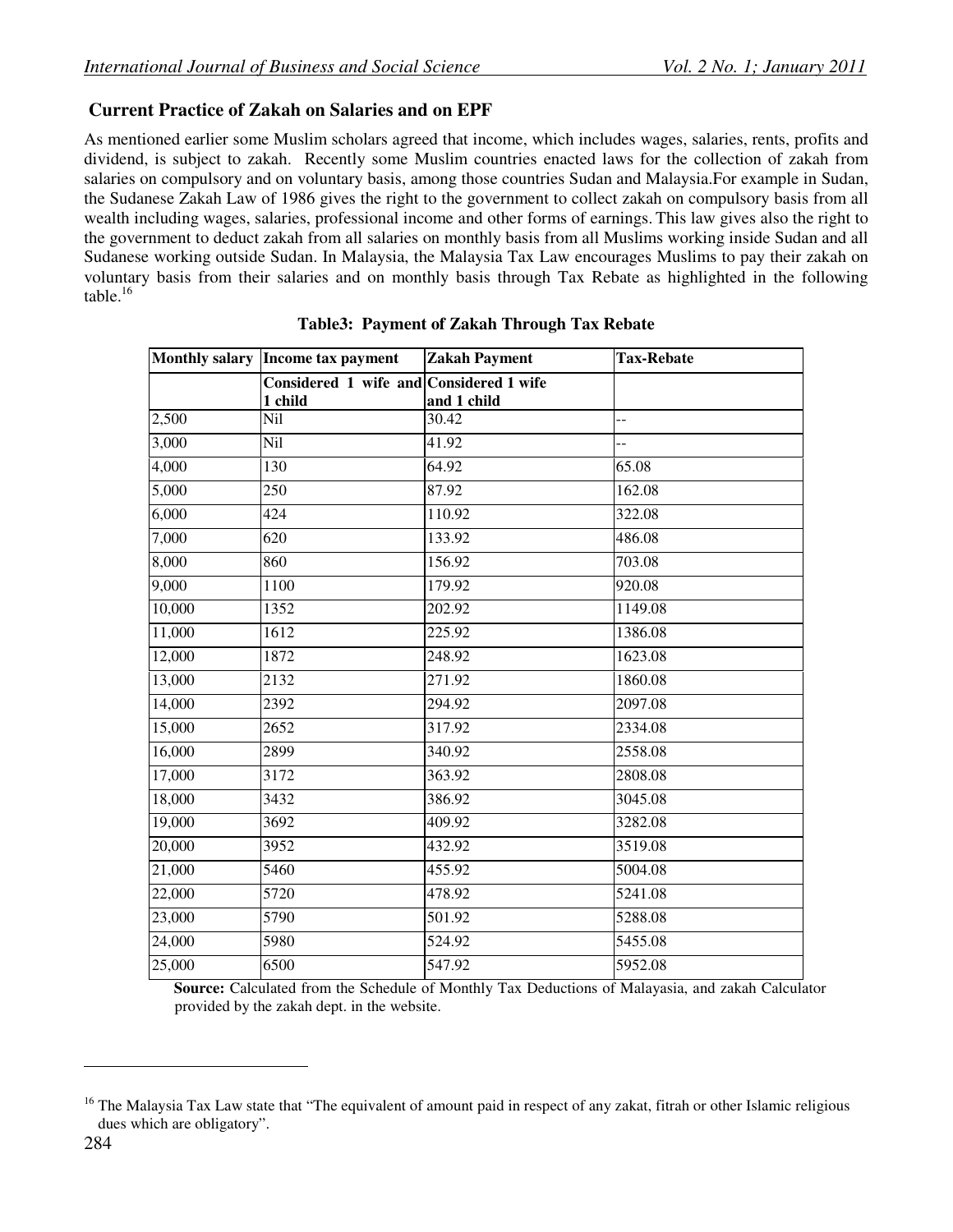<u>.</u>

In Malaysia the Schedule of Monthly Tax Deductions has been specified according to the number of wives and the number of children. In this study one wife and one child has been selected just to facilitate explanation.

For example, from the table above, taking the monthly salary of a husband with one wife and one son if his income is RM 4,000 he has to pay RM130 for his taxes on monthly basis. However, if he chooses to pay his zakah, then he will only pay RM 65.08 for his tax and RM 64.92 for his zakah. Similarly, if his salary is RM10,000 then he has to pay RM1352 for his tax. But if he chooses to pay his zakah then he will pay RM202,92 for his zakah which is almost 6 times less than his monthly taxation without changing the net salary pay. This scheme, i.e. Salary Deduction Scheme, encourages the majority of the Muslims in Malaysia to pay their zakah on monthly basis through tax rebate leaving their Net Pay unchanged as highlighted in the following payment rolls.

#### **Payment Roll for Mr. YWithout Zakah**

| <b>BURNLING BET</b>                                                                                                                                |                                                                   |            | STEED ENGINEER INVOLVEMENT - INSURANCE STATES                                               |                                        | INDUSTRIES THE YEAR OLD AND RES.                              |                                                             |
|----------------------------------------------------------------------------------------------------------------------------------------------------|-------------------------------------------------------------------|------------|---------------------------------------------------------------------------------------------|----------------------------------------|---------------------------------------------------------------|-------------------------------------------------------------|
| <b>INJURIE</b><br>LIC NICH<br>LID: NIO                                                                                                             | <b>MRY</b><br>$\sim$<br>5678<br><b>COLLEGE</b><br>SAMPO2<br>THE R |            |                                                                                             | POSITION :                             |                                                               | 31/03/2010                                                  |
| 日本経済開催の名                                                                                                                                           |                                                                   |            | DED UC TIO H.                                                                               |                                        | <b>ENEY OVER</b>                                              |                                                             |
| <b>BASIC PAY</b><br><b>CHUTE BRIT BUTE</b><br>FOAT 10/04 TN<br>FOM 1006-0<br>FOM COURSED.<br>FOM 20041<br>REST DAY<br>PUBLHOL.<br><b>ALLOWANCE</b> | 0.0000<br>0.0100<br>0.0100<br>0.0100<br>0.0800<br>0.1200          | 12000.00   | 田野田<br>SOC50<br>POB                                                                         | 1320.00 EPF<br>1486.50                 | SOCSO                                                         | 1440.00                                                     |
| <b>GROSS PAY</b>                                                                                                                                   |                                                                   | 120000-001 | EMPLOYEE'S CONTRIBUTIONS<br><b>YTD EPF</b><br>YTD SOCSO<br><b>YTD PCB</b><br><b>NET PAY</b> | 1320.00<br>0.001<br>1486.50<br>9193.50 | <b>EMPLOYER'S CONTREUTIONS</b><br><b>VTD EPF</b><br>YTD SOCSO | 1440.00<br>0.00<br>CLAUSTER VALUES CONTRACTOR AND RESIDENTS |

#### **Payment Roll for Mr. Y With Zakah**

| <b>HICEHF</b>                                                                                                        |                                                          | 211D HALF PAYROLL - MARCH 2010 |                                               |                              | IVIOLET HE Y / B ALLIK                                                                                          |                 |
|----------------------------------------------------------------------------------------------------------------------|----------------------------------------------------------|--------------------------------|-----------------------------------------------|------------------------------|-----------------------------------------------------------------------------------------------------------------|-----------------|
| NUMBARE<br>LIC NO.<br><b>LID NO.</b>                                                                                 | NURL V.<br>$\sim$<br>S676<br>$\sim$<br>SAMP02            |                                |                                               | <b>POSITION:</b>             |                                                                                                                 | 31/03/2010      |
| <b>EARULUGS</b>                                                                                                      |                                                          |                                | <b>DEDUCTION</b>                              |                              | EIMPLOYER.                                                                                                      |                 |
| <b>BASIC PAY</b>                                                                                                     |                                                          | 12000.00                       | 旧户所<br><b>SOCSO</b><br><b>TAKAT</b>           | 1320.00 EPF<br>248.92        | SOCSO                                                                                                           | 1440.00         |
| OWER TIME<br><b>FOM 100/MIN</b><br>FOM SOME<br>RIM 20/MIN<br><b>BM 2044</b><br>REST DAY<br>PUBLI-IOL<br>ALL ON/AN CE | 0.0000<br>0.0100<br>0.0100<br>0.0100<br>0.0800<br>0.1200 |                                | <b>PICB</b>                                   | 1237.60                      |                                                                                                                 |                 |
|                                                                                                                      |                                                          |                                | <b>FIVELOVEE'S CONTRIBUTIONS</b>              |                              | <b>EMPLOYER'S CONTREUTIONS</b>                                                                                  |                 |
|                                                                                                                      |                                                          |                                | <b>YTD ERE</b><br>YTD SOCSO<br><b>WTD-POB</b> | 1320,001<br>0.001<br>1237.60 | <b>YTD EPF</b><br><b>YTD SOCSO</b>                                                                              | 1440.00<br>0.00 |
| <b>GROSS PAY</b>                                                                                                     |                                                          | 12000.00                       | <b>BUELT BACK</b>                             | 9193.48                      | the contract of the contract of the contract of the contract of the contract of the contract of the contract of |                 |

From the payment rolls above we realized that Mr. Y's salary is RM 12,000. In this case his compulsory contribution to the EPF is RM 1320, his income tax is 1486.50 and his net pay is RM 9193.50. If Mr. Y decided to contribute to zakah, his contribution to the EPF will be unchanged but his income tax will be reduced to RM 1237.60 by an amount paid to the zakah of RM248.92 leaving his net income unchanged, i.e. RM 9193.48 Although, from the above example we realized that part of the EPF which has been contributed by the employee, zakah has been paid on it; Muslim scholars are of different views on the validity of the payment of zakah on EPF subject to the condition of its full ownership. There are three views on this issue which can be summaries as follows $17$ :

<sup>17</sup> Haji abu Bakar Bin Hashim, President of Shariah Court, Singapore, Zakaat Questions & Answers, Ze Majeed's Publishing, 1993, p p88-91.